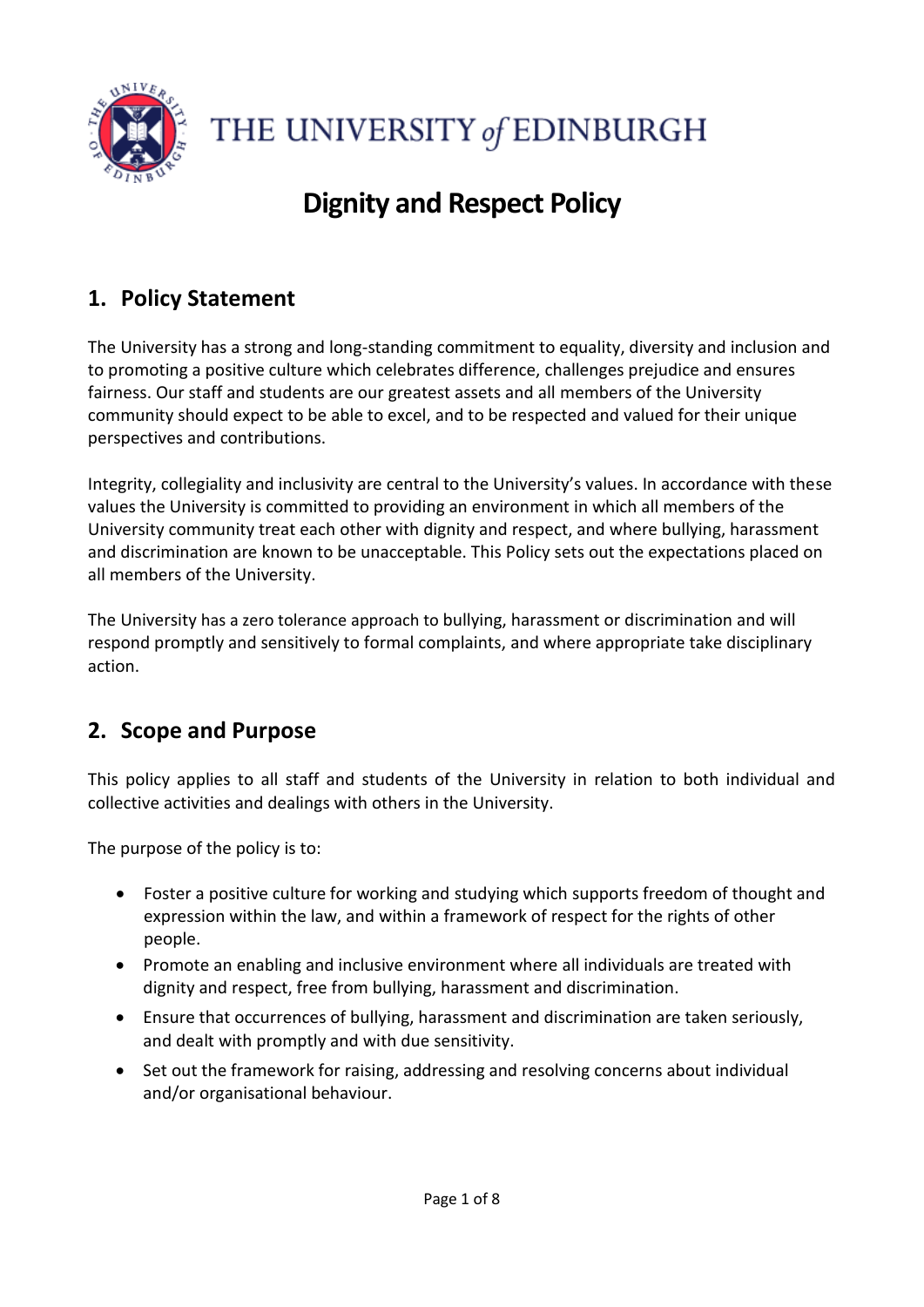## **3. Responsibilities**

#### **3.1 Individuals**

As members of the University community we have a responsibility to:

- Demonstrate respect and integrity in our interactions with individuals and groups.
- Work and study collaboratively, collegially and effectively in teams within and across organisational units.
- Identify and challenge unacceptable behaviour when it occurs, even if it is not directed at ourselves.
- Address and resolve matters ourselves, where reasonably possible, in a positive and constructive way.
- Raise more serious concerns with relevant University staff and participate positively in approaches to resolve them.
- Modify our behaviour should we become aware that we have behaved unacceptably in relation to this policy, even if no complaint has been made.

#### **3.2 Managers**

In addition, managers of staff and others with responsibility for areas of work or study have:

- A responsibility to lead in promoting a culture of dignity and respect, and
- A duty to take timely, relevant action to resolve concerns.

### **3.3 University**

Expectations of the University as an employer and provider of education will be to ensure that:

- It fosters a positive culture for working and studying which permits freedom of thought and expression within a framework of mutual respect.
- It treats staff and students with openness, respect and dignity at all times.
- Complaints of harassment, bullying or discrimination are treated seriously and with discretion.
- Staff and students feel safe and are listened to when raising concerns about behaviour.
- Malicious or vexatious allegations are dealt with in line with University disciplinary procedures.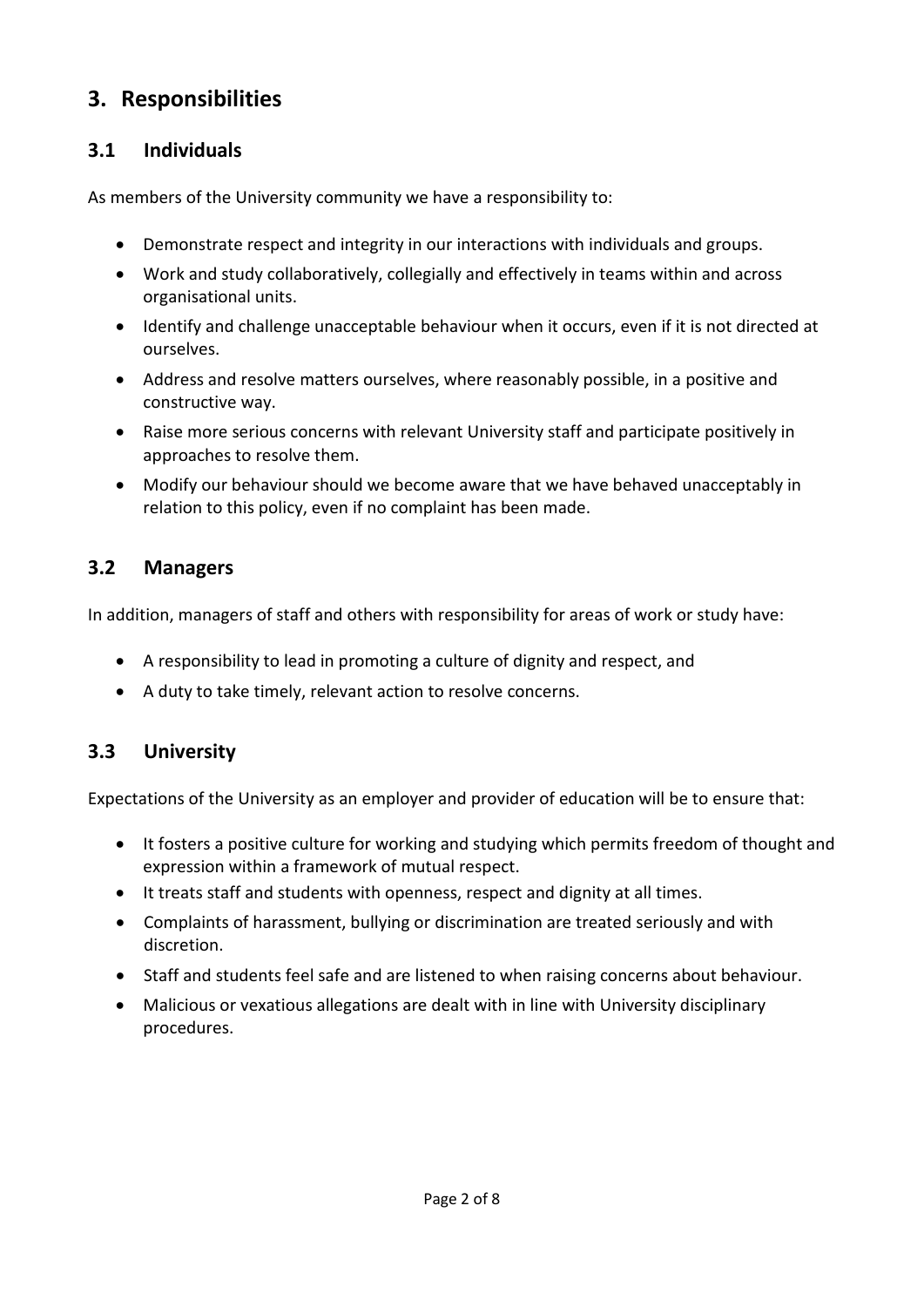## **4. Unacceptable behaviour**

The University expects all its members to treat others with dignity and respect and regards bullying, harassment or discrimination as unacceptable behaviour. The University will respond promptly and sensitively to formal complaints, and where appropriate take disciplinary action.

For students, examples of unacceptable behaviour/misconduct are set out in the Code of Student Conduct:<https://www.ed.ac.uk/academic-services/staff/discipline/code-discipline>

For staff, examples of unacceptable behaviours in the workplace can include, but are not limited to:

- Unwelcome physical contact ranging from unnecessary touching to serious assault
- Intimidating or threatening behaviour, or language
- Unwelcome attention or advances of a sexual nature
- Disparaging, ridiculing or insulting behaviour, language or gestures
- Inappropriate communication or visual display of offensive material
- Isolation, non-cooperation, or deliberate exclusion of an individual from a work situation (including work-related social events)
- Undermining of an individual through unfair work allocation or persistent unjustified criticism.

## **5. Resolution**

Staff and students are encouraged, where possible, to resolve concerns informally.

Staff may wish to seek advice and support from a manager, HR advisor or Trade Union representative. Additionally, the University has a network of trained **Dignity and Respect Advisors (DRAs)** who can provide advice and appropriate support to staff when they believe they have identified, or been accused of behaviour contrary to this policy. Information on contacting a DRA can be found at:<https://www.edweb.ed.ac.uk/equality-diversity/respect>

Students may wish to seek advice and support from The Advice Place at: https://www.eusa.ed.ac.uk/support\_and\_advice/the\_advice\_place/, or an independent member of staff such as Personal Tutor, Lecturer, or Warden.

### **5.1 Options for Employees**

Where an employee identifies a potential breach of this policy, there are a number of ways they may wish to approach the matter in an attempt to resolve it, as set out below.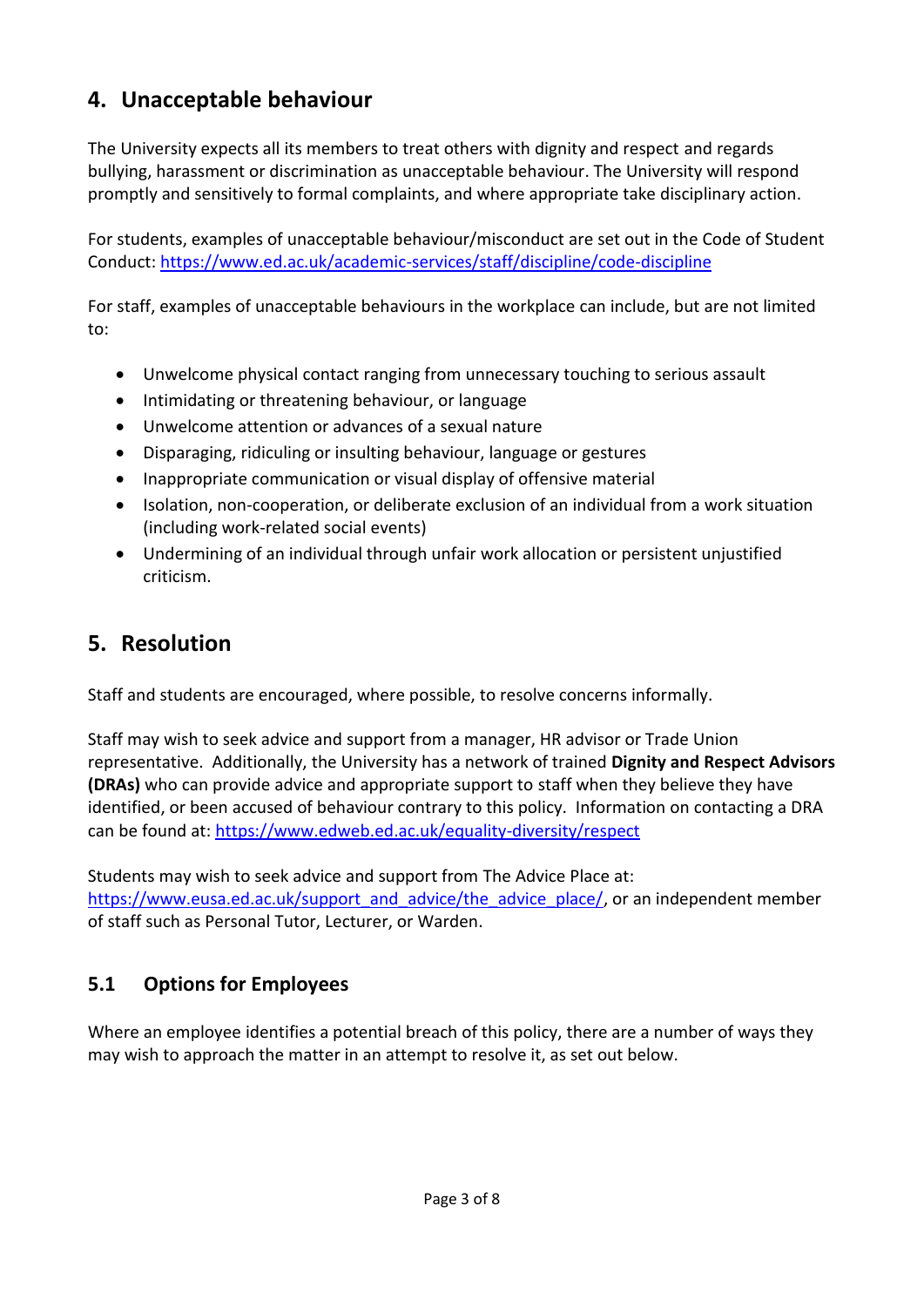### **5.1.1 Individual Action**

Where an employee believes they are being subjected to treatment which is in breach of this policy, they should seek to address this at the earliest possible stage.

Where they feel able to, the employee should make clear to the person causing the offence that such behaviour is unacceptable to them. In many instances, this can be sufficient to bring an end to that behaviour.

#### **5.1.2 Seeking Informal Assistance**

If the employee does not feel able to resolve the matter themselves at an early stage, they may wish to seek advice and support from a manager, HR advisor or Trade Union representative.

They may also wish to request a meeting with a Dignity & Respect Advisor (DRA), at: <https://www.ed.ac.uk/equality-diversity/respect/support/advisors> who can provide support and advice on how the particular problem could be handled.

The DRA will outline the different ways of dealing with the matter, which for staff, will include:

- Dealing with the situation through discussion or formal mediation.
- Raising the matter with their manager, a more senior manager or a member of their College/Support Group HR Team.
- Accessing staff support services e.g. counselling.

Whilst the DRA can provide impartial advice, the employee concerned will be expected to make the decision about which route to follow and take responsibility for progressing with their desired actions.

#### **5.1.3 Raising a Formal Complaint**

If the problem has not been resolved by informal means, or the employee feels it cannot be resolved through informal means, then they may submit a formal complaint.

If the complaint relates to the conduct of a student then this will be taken forward by the University through the Code of Student Conduct. Guidance on reporting allegations of student misconduct can be found at: [https://www.ed.ac.uk/academic-services/staff/discipline/code](https://www.ed.ac.uk/academic-services/staff/discipline/code-discipline)[discipline](https://www.ed.ac.uk/academic-services/staff/discipline/code-discipline)

If the complaint relates to another member of staff then this should be submitted as a grievance in line with the University's Grievance Policy and procedure, which can be found at: https://www.ed.ac.uk/files/atoms/files/grievance\_policy.pdf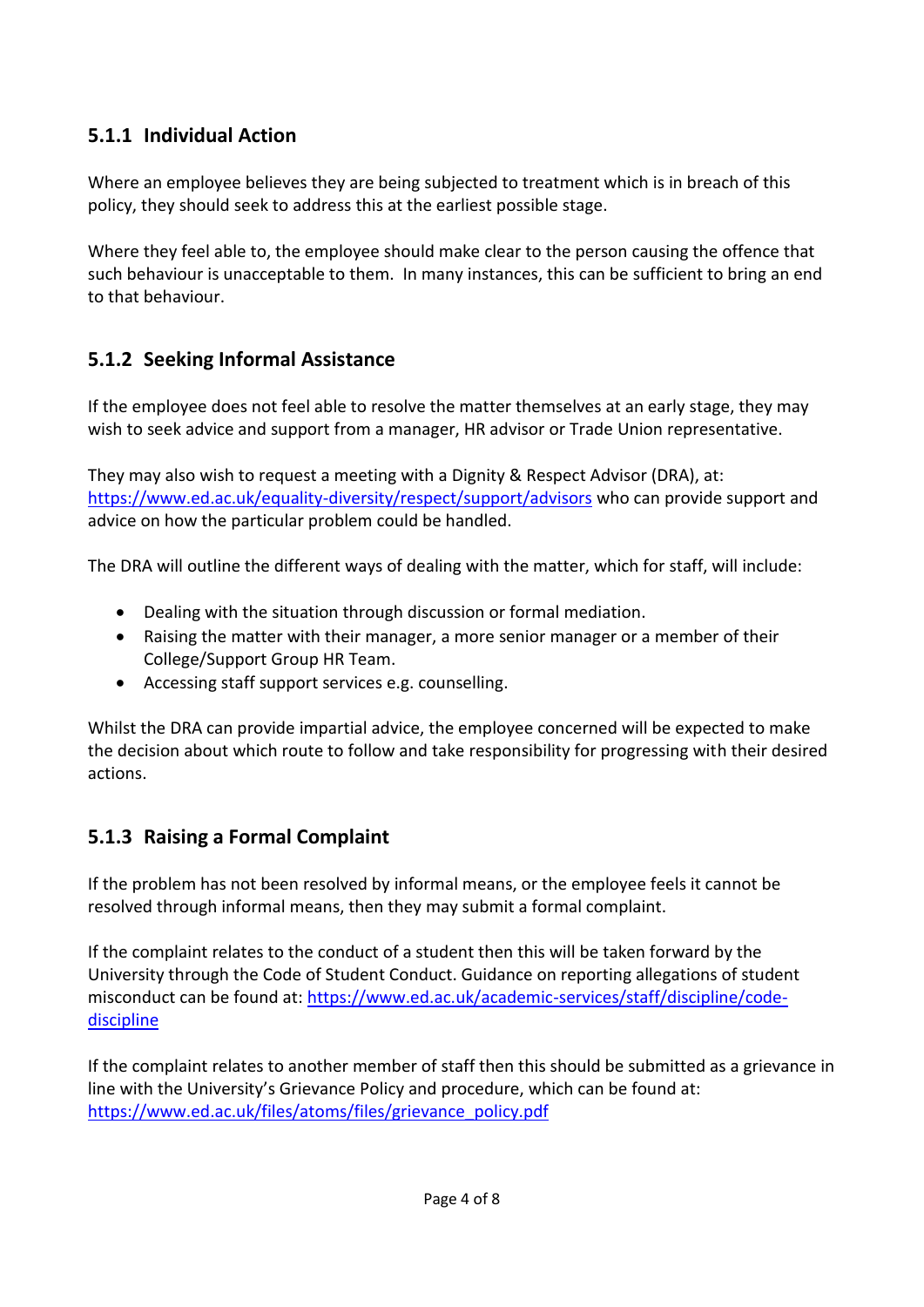#### **5.1.4 Reporting concerns to Police**

Where an employee identifies a breach of this policy which constitutes a criminal offence or an immediate threat to safety, they should report the matter to the Police. Individuals should also inform the University through the relevant internal route set out in this policy, so that appropriate steps can be taken and support provided.

#### **5.2 Options for Students**

Where a student identifies behaviour contrary to this policy, the ways in which they may wish to approach the matter in an attempt to resolve it are set out below.

#### **5.2.1 Individual Action**

Where a student believes they are being subjected to treatment which is contrary to this policy, they should seek to address this at the earliest possible stage.

Where they feel able to, the student should make clear to the person causing the offence that such behaviour is unacceptable to them, regardless of whether the person is a student or a member of staff.

#### **5.2.2 Seeking Informal Assistance**

If the student does not feel able to resolve the matter themselves at an early stage, they may wish to seek advice and support from The Advice Place at:

[https://www.eusa.ed.ac.uk/support\\_and\\_advice/the\\_advice\\_place/](https://www.eusa.ed.ac.uk/support_and_advice/the_advice_place/) or an independent member of staff.

The Advice Place will outline the different ways of dealing with the matter, such as:

- Dealing with the situation through discussion.
- Raising the matter with an appropriate member of staff, e.g. a Personal Tutor, Lecturer, or Warden.
- Accessing student support services e.g. counselling.
- Submitting a complaint through the Complaint Handling Procedure.

Whilst the Advice Place can provide impartial advice, the student concerned will make the decision about which route to follow and take responsibility for progressing with their desired actions.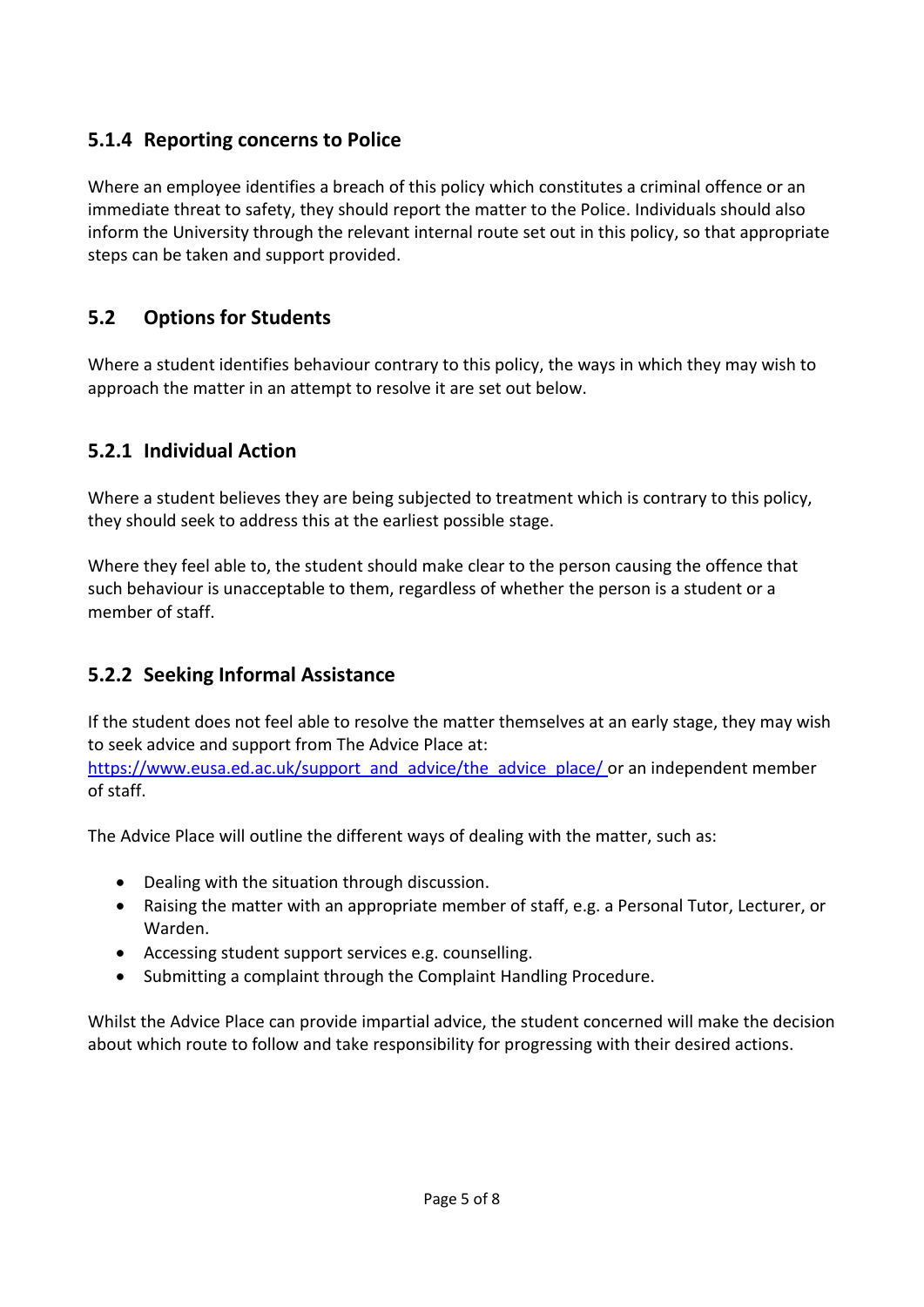## **5.2.3 Raising a Complaint through the Complaint Handling Procedure**

If the problem has not been resolved by informal means, or the student feels it cannot be resolved through informal means, then they may submit a complaint through the Complaint Handling Procedure, which can be found at: [https://www.ed.ac.uk/university-secretary-group/complaint](https://www.ed.ac.uk/university-secretary-group/complaint-handling-procedure)[handling-procedure.](https://www.ed.ac.uk/university-secretary-group/complaint-handling-procedure) The Advice Place can advise students on submitting a complaint.

#### **5.2.4 Reporting concerns to Police**

Where a student identifies behaviour which constitutes a criminal offence or an immediate threat to safety, they should report the matter to the Police. Individuals should also inform the University through the relevant internal route set out in this policy, so that appropriate steps can be taken and support provided.

## **6. Monitoring**

The University will monitor and review its performance on promoting dignity and respect, and the effectiveness of this policy and associated procedures on an ongoing basis. Formal reports will be provided at regular intervals to People Committee and other relevant committees.

## **7. Policy History and Review**

This policy was originally approved by CMG and Court and took effect from 15 February 2010. It was reviewed in 2012, and subsequently incorporated the previous Harassment Codes of Practice for Staff and Students, which ceased to exist from January 2013. A further substantial review was conducted in 2015 in consultation with Academic Services and approved by the CJCNC, with final approval by Court in February 2016. This policy will be reviewed in the event of any significant change to the legal position on equality matters, relevant statutory requirements or any other related matter. In the absence of such change, the policy will be reviewed by April 2020.

| No. | Approval | <b>Amendment made:</b>                                   | Approved by:         |
|-----|----------|----------------------------------------------------------|----------------------|
|     | date:    |                                                          |                      |
|     | December | Minor amendments to language to bring the Policy in line | <b>HR Policy</b>     |
|     | 2011     | with the Equality Act 2010 and the University Strategic  | Development Group on |
|     |          | Plan. Inclusion of Section 6 clarifying procedures for   | behalf of CJCNC.     |
|     |          | breaches of this Policy.                                 |                      |
| 2.  | August   | Addition of Section 5 on Breaches and minor              | CMG, Court           |
|     | 2012     | amendments to the wording of the Policy Statement and    |                      |
|     |          | Scope and Purpose sections.                              |                      |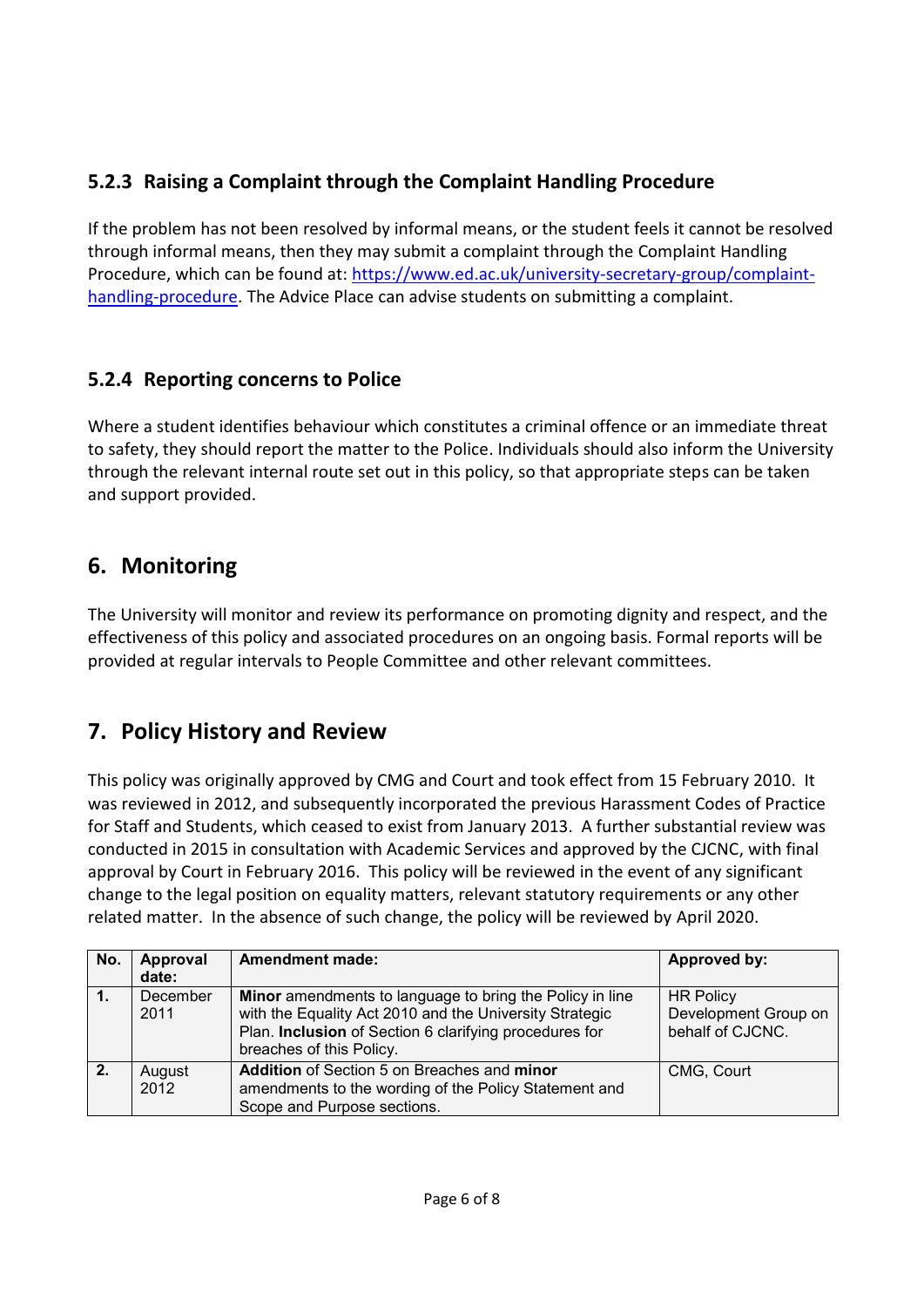| -3. | January<br>2013  | This policy now supersedes the Harassment Codes of<br>Practice for Staff and Students. At the same time the<br>Harassment Contact Officer's role title changed to Dignity<br>and Respect Advisor, and a detailed description of this role<br>was added.                                                                                                                                               | E & D Committee                                                                        |
|-----|------------------|-------------------------------------------------------------------------------------------------------------------------------------------------------------------------------------------------------------------------------------------------------------------------------------------------------------------------------------------------------------------------------------------------------|----------------------------------------------------------------------------------------|
| 4.  | February<br>2016 | Rephrasing of the Policy Statement to bring it in line with<br>other equality-related documents; simplification of the<br>Scope and Purpose; removal of Guiding Principles section;<br>expansion of the Responsibilities section; inclusion of<br>specific examples of unacceptable behaviour; Addition of<br>Sections 5.1.4 and 5.2.4 (Reporting concerns to Police) and<br>Appendix of definitions. | CJCNC; CMG; Senate<br>Curriculum and<br><b>Student Progression</b><br>Committee; Court |

## **8. Alternative Formats**

If you require this document in an alternative format please contact [UHRS@ed.ac.uk](mailto:UHRS@ed.ac.uk) or telephone 0131 650 8127.

## **Appendix: Definitions**

This Appendix provides definitions of the terms 'bullying', 'harassment', and 'discrimination'

#### **Discrimination**

Discrimination means treating an individual unfairly because the individual has, or is perceived to have a protected characteristic, or because of their association with someone who has a protected characteristic. The protected characteristics are:

- Age
- Disability
- Gender reassignment
- Race
- Religion or belief
- $S_{\text{PX}}$
- Sexual orientation
- Pregnancy and maternity
- Marriage and civil partnership

Discrimination can be direct or indirect. Indirect discrimination can occur when the University has a policy or practice that applies to everyone but particularly disadvantages people who share a protected characteristic.

#### **Harassment**

Harassment is defined by the Equality Act 2010 as: